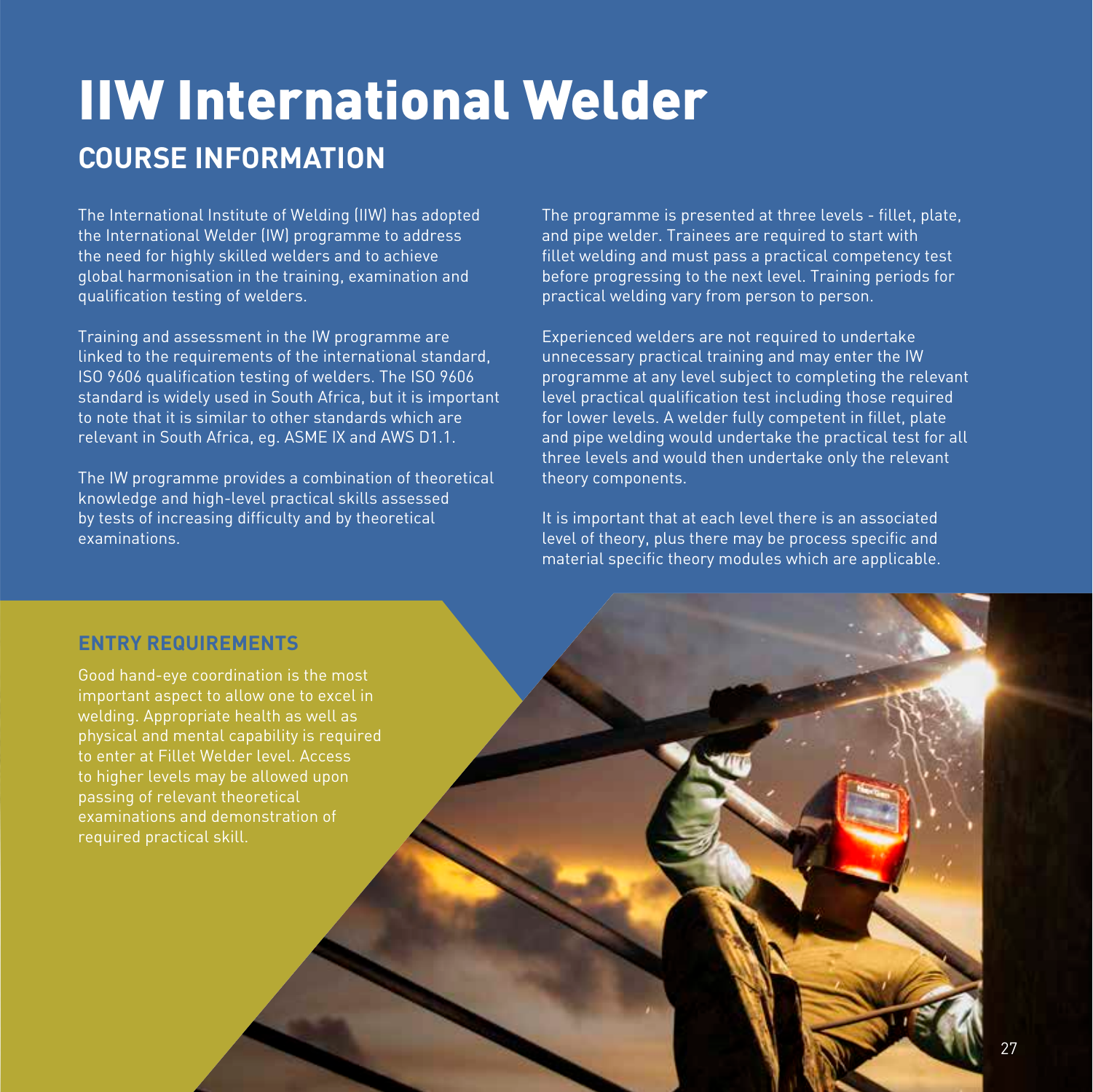## **PRICING – 12 WEEK MODULE (Including VAT)**

The price of the course is **R 6 888** per week, and this is discounted by 5% for each successive week to 12 weeks. Week 1 starts with each new process and with each new level (fillet, plate or pipe). The pricing is thus as follows:

| <b>Week</b> | <b>Pricing</b> | <b>Week</b> | <b>Pricing</b> |
|-------------|----------------|-------------|----------------|
| Week 1      | R6888          | Week 7      | R 5 0 6 3      |
| Week 2      | R6543          | Week 8      | R4810          |
| Week 3      | R6216          | Week 9      | R4569          |
| Week 4      | R 5 905        | Week 10     | R4341          |
| Week 5      | R 5 6 1 0      | Week 11     | R 4 1 2 4      |
| Week 6      | R 5 3 2 9      | Week 12     | R 3 9 18       |

#### **A 25% surcharge is applied if the material is stainless steel or aluminium.**

The above pricing includes certification testing (coding).

Should only a welder competency test be required, **R2 905** will be charged per welding process, per position, per material.

# **PRICING – TYPICAL DURATIONS**

The estimated time required for the various processes and levels is shown below, but this is dependent on the individual.

| <b>Process</b> | <b>SMAW (MMA)</b><br><b>Stick Welding</b> |              | <b>GTAW (TIG)</b><br><b>Argon Welding</b> |              | <b>GMAW (MAG) &amp; FCAW CO, &amp;</b><br><b>Flux Core</b> |              |
|----------------|-------------------------------------------|--------------|-------------------------------------------|--------------|------------------------------------------------------------|--------------|
| Level          | <b>Weeks</b>                              | <b>Price</b> | <b>Weeks</b>                              | <b>Price</b> | <b>Weeks</b>                                               | <b>Price</b> |
| Fillet         | 12                                        | R 60 590     | 12                                        | R 60 590     | 12                                                         | R 60 590     |
| Plate          | 10                                        | R 52 894     |                                           | R 44 368     | 8                                                          | R 44 368     |
| Pipe           |                                           | R 34 920     | 4                                         | R 24 452     | On request                                                 |              |
| <b>TOTAL</b>   | 28                                        | R148404      | 24                                        | R 129 409    | 20                                                         | R 104 958    |

The above pricing includes practical welding training, welder certification testing (coding), theoretical training and examination fees. If the material is stainless steel or aluminium, a 25% surcharge will apply.

A free one-week Robotics Welding Course will be awarded to the student should he/she complete a Process (e.g. MMA in Fillet, Plate and Pipe).